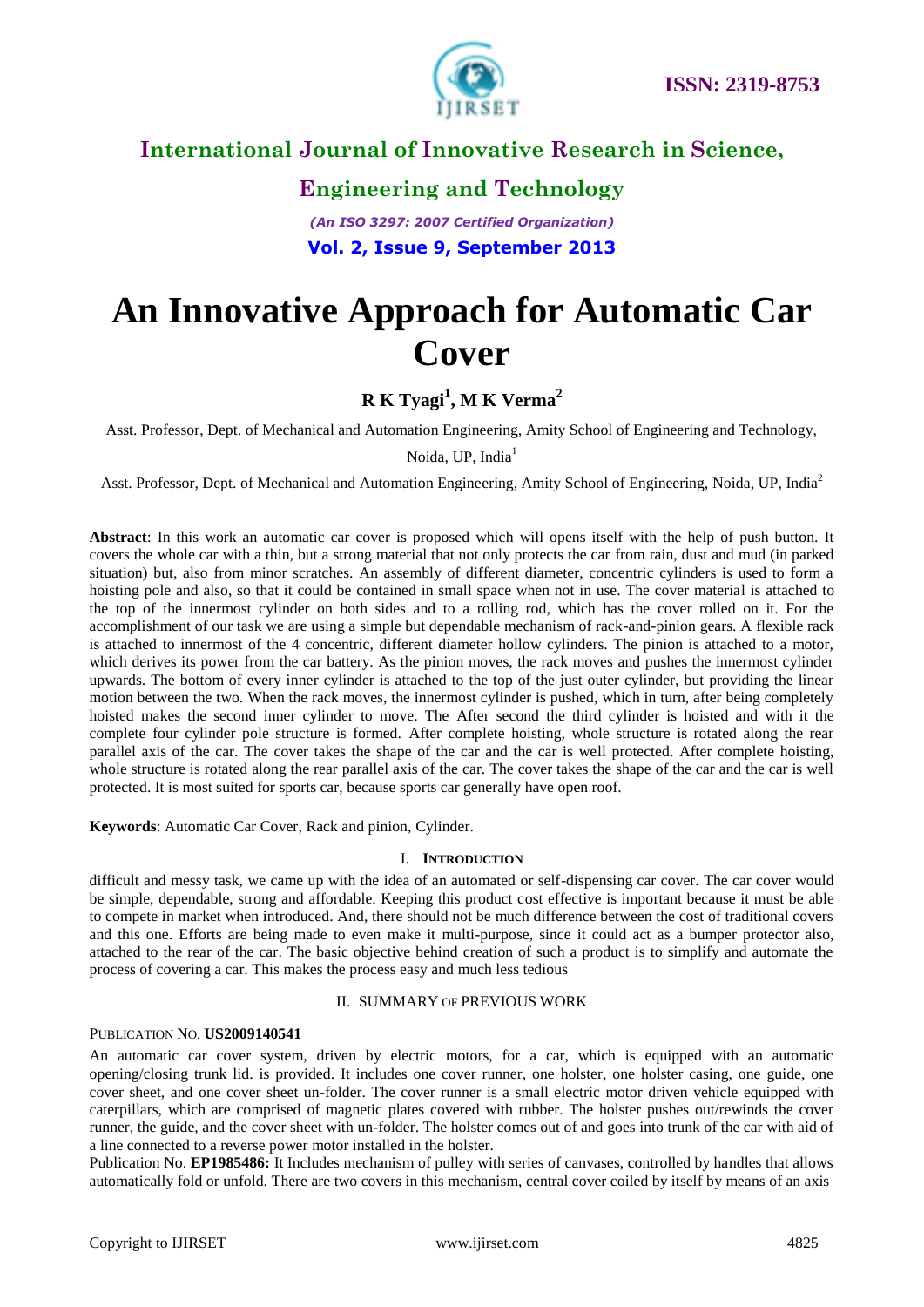

# **Engineering and Technology**

*(An ISO 3297: 2007 Certified Organization)* **Vol. 2, Issue 9, September 2013**

and lateral cover will be united to the main deck. Folding and unfoldings are controlled by means of mechanized hinged connected with motor.

### Publication No. **CN102514468**

The invention provides automatic car cover, which comprises a rotating wheel disc and a supporting frame, wherein the rotating wheel disc is mounted at one end of the supporting frame; the other end of the supporting frame is connected with a bracket rotating shaft; the bracket rotating shaft is arranged at the lower edge part of a vertical plate of a box cap; the rotating wheel disc is provided with a rotating disc housing provided with a cover body exit; a wheel disc rotating shaft is arranged in the rotating disc housing; the cover body is connected with the wheel disc rotating shaft and curled in the rotating wheel disc; and a keel frame formed by a plurality of longitudinal anti-fatigue thin steel wires of a keel and a plurality of transverse flexible pressure springs is arranged in the middle of the cover body.

### Publication No. **CN101708680**

Car cover is characterized in that the two sides of a car are separately provided with a scalable support bar and provided with a curtain-tarpaulin which can be folded or unfolded by the support bar. The car cover arranged on the car can be folded or unfolded without affecting the car shape.

### Publication No. **CN102774258**

**In this** publication car cover connected in to whole with car. It consists of a rotating shaft, telescopic rod and car cover box. It works by remote controller and temperature sensing device which works according to the automatic judgment of inside and outside temperature.

#### Publication No .**CN102642458**

This invention shows car cover which consist car cover collecting device and light sensor. A hand operated traction strip is arranged at the front end of the car cover. It locks by hand operated strip, springs are connected at two ends of car cover winding drums, rear end of the car cover is connected on to the car cover winding drum.The car cover can be opened, folded and wound more conveniently and neatly by the aid of the zippers disposed on the peripheral car edges

#### Publication No. **CN101734128**

The invention provides a built-in type car cover. The downside of the car trunk is internally provided with a built-in automatic cover-winding device. The middle of the built-in automatic cover-winding device is provided with a transverse scroll bar, the car cover is wound on the scroll bar, and the scroll bar is connected to an instrumentation operation station in the car by setting leads in an electrically winding way. When the car runs, the built-in car cover is wound inside the downside of the car trunk, when the car needs to be covered during the parking, the cover can be drawn out and pulled forward from the back to cover the whole car body, and the winding and loosing of the scroll bar are operated by an electric button on an instrument panel in the car.

#### Publication No. **JP56160215**

**This invention includes** automatic car cover connected to the inner surface of car cover by shaft mounted in a hollow cylinder through a sheet and drives by remote controlled motor.

### III. DIFFERENCE BETWEEN SUGGESTED CLAIM AND PREVIOUS WOR**K**

For quarter car model  $1/4<sup>th</sup>$  of the total sprung mass is considered. With reference of the diagram of the quarter car model from chapter 4, the procedure to build the model in ADAMS is given below.

In this invention concentric cylinder moves in two directions by using remote controlled RC motor first in longitudinal and other in transverse direction. The ends of the inner most cylinders are joined by the thin car cover material with anti scratch and heat resistant property. Some of the mechanisms were also used in previous publication bur following clams are new in this invention.

- 1. R C motor
- 2. Concentric cylinder with spring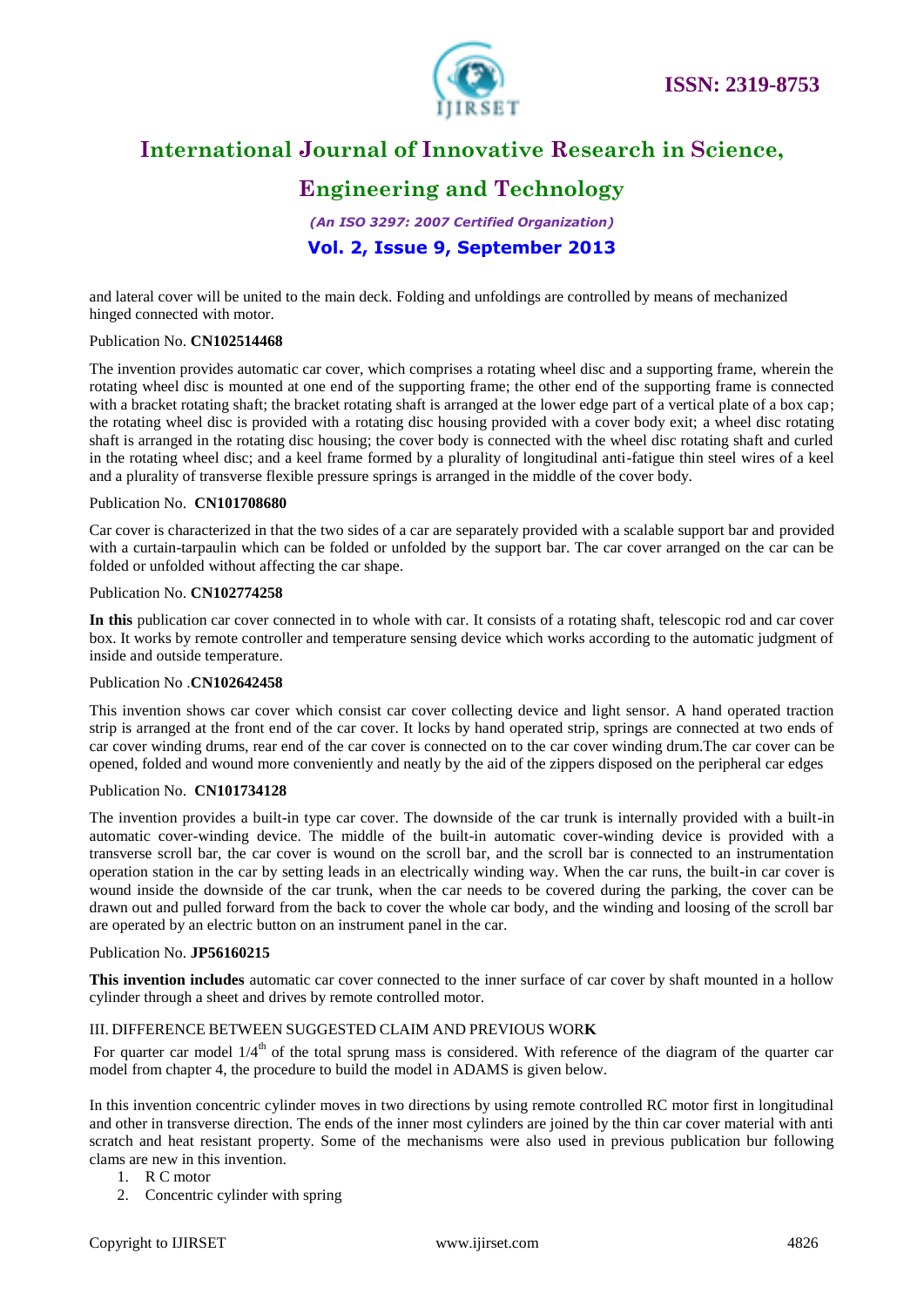

# **Engineering and Technology**

*(An ISO 3297: 2007 Certified Organization)* **Vol. 2, Issue 9, September 2013**

3. Belt of thin string to minimize cost and weight.

### IV.ADVANTAGES

- 1. Covered parking shortage.
- 2. Appearance of minor scratches on most parked cars.
- 3. Need for presence of two people to cover a car with a conventional car cover.
- 4. Traditional covers are difficult to apply and mess to use.



### V. LINE DIAGRAM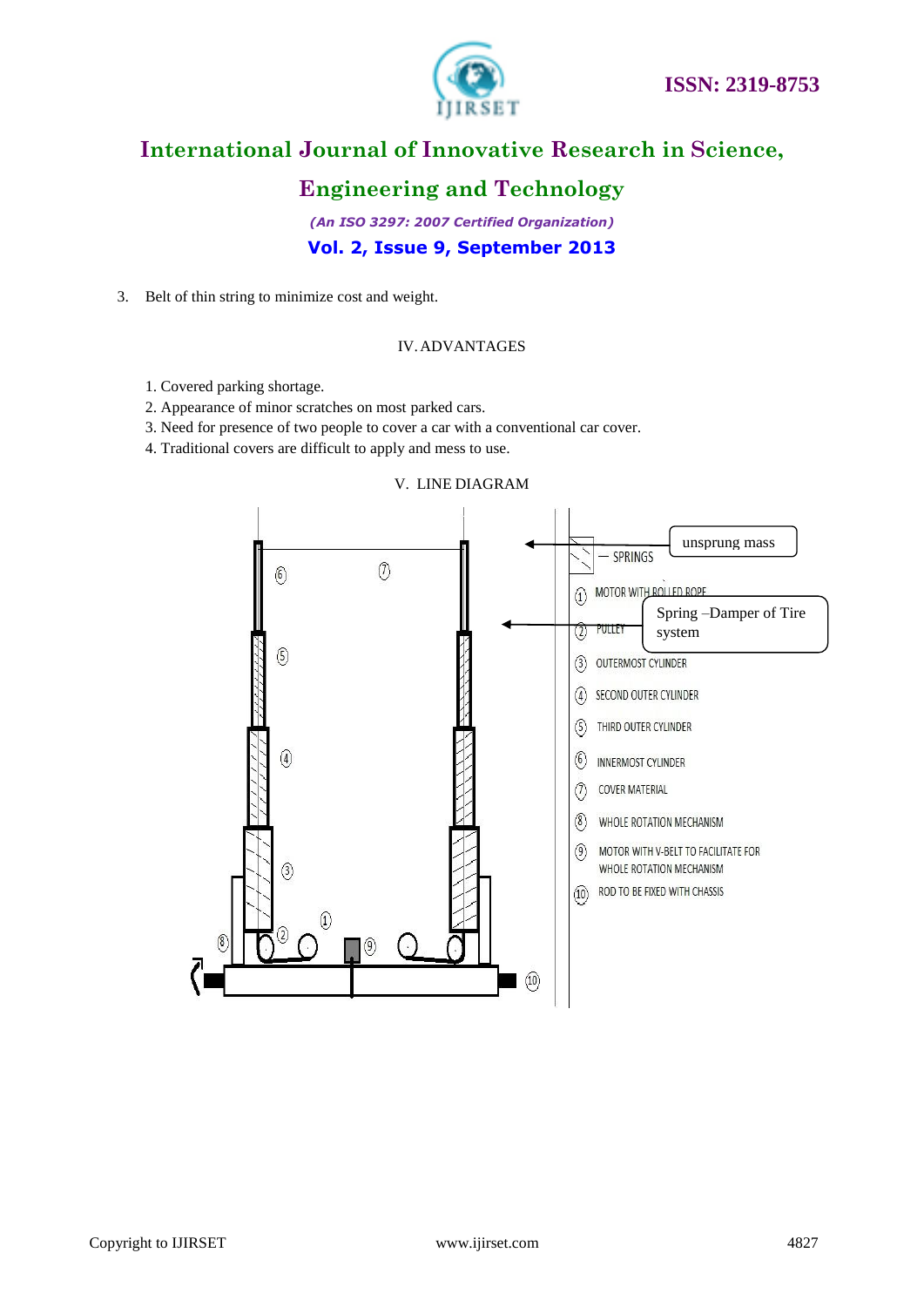

# **Engineering and Technology**

*(An ISO 3297: 2007 Certified Organization)* **Vol. 2, Issue 9, September 2013**

### V. 3D DIAGRAM



### VI. DETAILED DESCRIPTION OF MODEL PARTS

The numbering has been done in the above diagram according to the sequence of the processes.

- 1. Pinion The pinion of the whole mechanism is a small gear made of mild steel. It is driven by a motor at a very low rpm. The power for this motor is derived from the car battery itself. It is directly meshed with the rack.
- 2. Rack A flexible rack is to be used so that it would be able to bend. This rack is attached to the bottom of the innermost cylinder of the pole assembly.
- 3. Innermost cylinder This cylinder is of minimum diameter. It moves upwards with the movement of rack. With the help of a welded ring, at the bottom, this cylinder is attached to the just outer cylinder.
- 4. Second inner cylinder The top of this cylinder, through a welded ring, is attached to the inner cylinder. Which facilitates the movement of this cylinder (upwards), after the innermost cylinder has been completely lifted.
- 5. Third inner cylinder The top of this cylinder, through a welded ring, is attached to the second inner cylinder. Which facilitates the movement of this cylinder (upwards), after the second inner cylinder has been completely lifted.
- 6. Outermost cylinder This is the cylinder with largest diameter. This is directly attached to the rotating mechanism and base.
- 7. Cover material The material used for covering the car is an extremely strong canvas made up of a cross woven polyester and cotton blend. This canvas is immensely tough but cheap.
- 8. Turning or rotating mechanism After complete hoisting, whole structure is rotated along the rear parallel axis of the car. This is done through another motor. The cover material takes the shape of the car and the car is well protected.